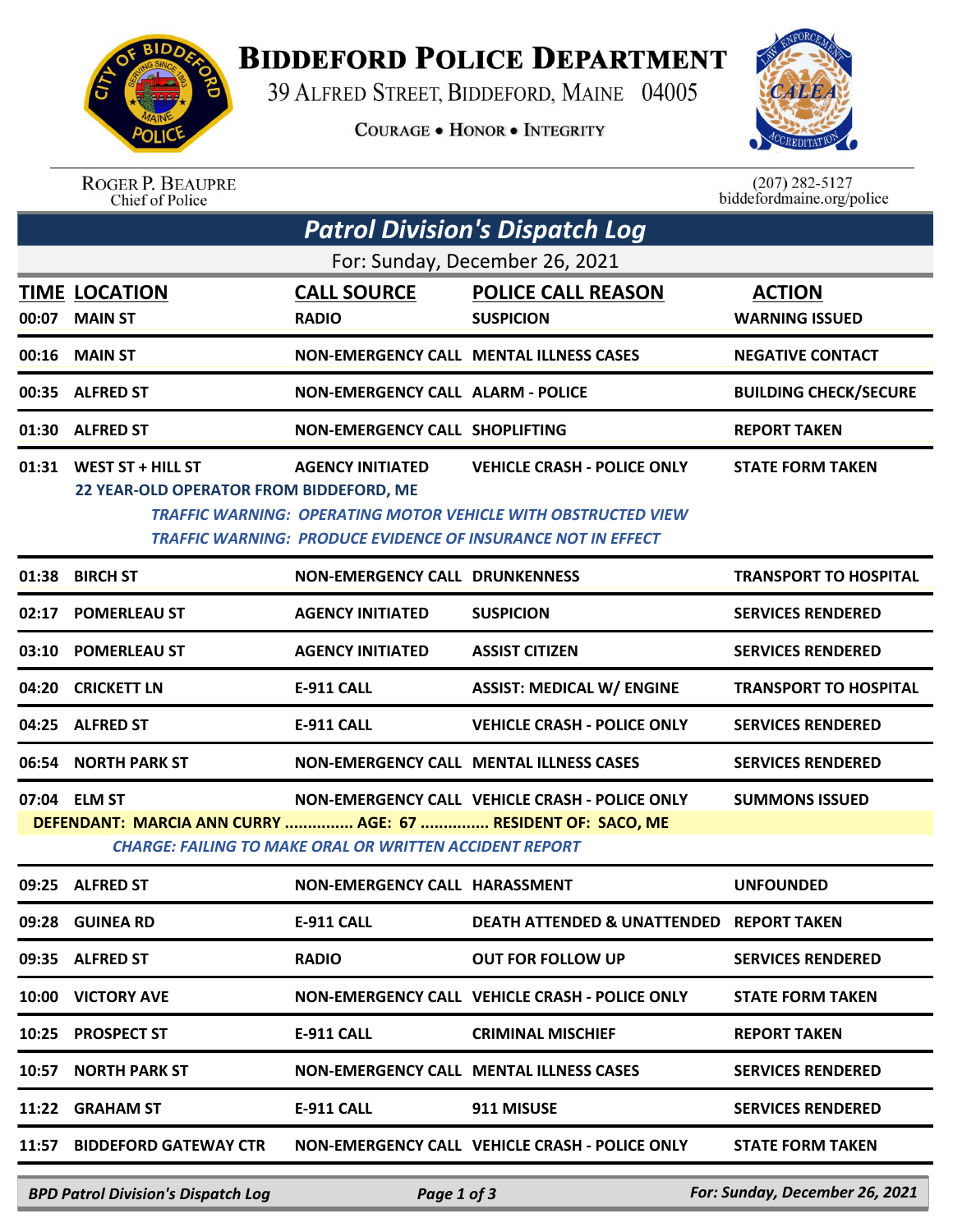| <b>TIME LOCATION</b>                                                  | <b>CALL SOURCE</b>                                                               | <b>POLICE CALL REASON</b>                                                                     | <b>ACTION</b>                |
|-----------------------------------------------------------------------|----------------------------------------------------------------------------------|-----------------------------------------------------------------------------------------------|------------------------------|
| 12:25 SHOPS WAY                                                       | <b>E-911 CALL</b>                                                                | <b>OUT FOR FOLLOW UP</b>                                                                      | <b>SUMMONS ISSUED</b>        |
| <b>CHARGE: ASSAULT</b>                                                |                                                                                  | DEFENDANT: FNU TASHIDHONDUP  AGE: 33  RESIDENT OF: WOODSIDE, NY                               |                              |
| 12:26 PONDEROSA LN                                                    | <b>E-911 CALL</b>                                                                | 911 MISUSE                                                                                    | <b>SERVICES RENDERED</b>     |
| 12:27 VICTORY AVE                                                     | <b>NON-EMERGENCY CALL ALL OTHER</b>                                              |                                                                                               | <b>SERVICES RENDERED</b>     |
| 12:43 BOULDER WAY                                                     | <b>E-911 CALL</b>                                                                | <b>DOMESTIC COMPLAINTS</b>                                                                    | <b>REPORT TAKEN</b>          |
| 13:01 SOUTH ST                                                        | <b>NON-EMERGENCY CALL SUSPICION</b>                                              |                                                                                               | <b>SERVICES RENDERED</b>     |
| 13:25 SACO FALLS WAY                                                  | <b>E-911 CALL</b>                                                                | <b>ASSIST: STRUCTURE FIRE</b>                                                                 | <b>REMOVED HAZARD</b>        |
| 13:49 POMERLEAU ST                                                    |                                                                                  | NON-EMERGENCY CALL VEHICLE CRASH - POLICE ONLY                                                | <b>SERVICES RENDERED</b>     |
| 14:19 GRAHAM ST + MASON ST                                            | NON-EMERGENCY CALL CODES ENFORCEMENT                                             |                                                                                               | <b>SERVICES RENDERED</b>     |
| 14:26 ALFRED ST + MAINE TPKE                                          | <b>E-911 CALL</b>                                                                | <b>BOLO</b>                                                                                   | <b>SERVICES RENDERED</b>     |
| 14:36 BARRA RD                                                        | <b>NON-EMERGENCY CALL ALARM - POLICE</b>                                         |                                                                                               | <b>FALSE ALARM</b>           |
| 15:15 MAY ST + ALFRED ST<br>31 YEAR-OLD OPERATOR FROM BIDDEFORD, ME   | <b>AGENCY INITIATED</b><br><b>TRAFFIC WARNING: SPEEDING 10-14 MPH OVER LIMIT</b> | <b>TRAFFIC ENFORCEMENT</b>                                                                    | <b>WARNING ISSUED</b>        |
| 15:15 ALFRED ST                                                       | NON-EMERGENCY CALL OUT FOR FOLLOW UP                                             |                                                                                               | <b>SERVICES RENDERED</b>     |
| 15:16 ELM ST                                                          | <b>NON-EMERGENCY CALL BOLO</b>                                                   |                                                                                               | <b>NO ACTION REQUIRED</b>    |
| 16:03 ALFRED ST + MAINE TPKE                                          | <b>AGENCY INITIATED</b>                                                          | <b>DISABLED VEHICLE</b>                                                                       | <b>SERVICES RENDERED</b>     |
| 16:31 HARMON ST                                                       | <b>NON-EMERGENCY CALL CHECK WELFARE</b>                                          |                                                                                               | <b>SERVICES RENDERED</b>     |
| 17:29 MAY ST + COLONIAL DR<br>38 YEAR-OLD OPERATOR FROM BIDDEFORD, ME | <b>AGENCY INITIATED</b>                                                          | <b>TRAFFIC ENFORCEMENT</b><br><b>TRAFFIC WARNING: OPERATING WITHOUT HEADLIGHTS AFTER DARK</b> | <b>WARNING ISSUED</b>        |
| 17:31 LAMBERT ST                                                      | <b>NON-EMERGENCY CALL SUSPICION</b>                                              |                                                                                               | <b>UNFOUNDED</b>             |
| 17:33 ELM ST                                                          | E-911 CALL                                                                       | <b>DOMESTIC COMPLAINTS</b>                                                                    | <b>REPORT TAKEN</b>          |
| 17:56 BRADBURY ST                                                     | <b>AGENCY INITIATED</b>                                                          | <b>PAPERWORK</b>                                                                              | <b>PAPERWORK NOT SERVED</b>  |
| <b>18:17 BRADBURY ST</b>                                              | <b>AGENCY INITIATED</b>                                                          | <b>PAPERWORK</b>                                                                              | <b>PAPERWORK SERVED</b>      |
| <b>18:21 BRADBURY ST</b>                                              | NON-EMERGENCY CALL CHECK WELFARE                                                 |                                                                                               | <b>SERVICES RENDERED</b>     |
| 18:21 SADIE LN                                                        |                                                                                  | NON-EMERGENCY CALL CRIM THREAT / TERRORIZING                                                  | <b>REPORT TAKEN</b>          |
| 18:56 ELM ST                                                          | <b>E-911 CALL</b>                                                                | <b>SUSPICION</b>                                                                              | <b>NO VIOLATION</b>          |
| 19:35 SADIE LN                                                        |                                                                                  | NON-EMERGENCY CALL MENTAL ILLNESS CASES                                                       | <b>REPORT TAKEN</b>          |
| 20:00 HEALTHCARE DR                                                   | <b>NON-EMERGENCY CALL ALARM - POLICE</b>                                         |                                                                                               | <b>BUILDING CHECK/SECURE</b> |
| 20:14 SOUTH ST                                                        |                                                                                  | <b>NON-EMERGENCY CALL MENTAL ILLNESS CASES</b>                                                | <b>UNFOUNDED</b>             |
|                                                                       |                                                                                  |                                                                                               |                              |

*BPD Patrol Division's Dispatch Log Page 2 of 3 For: Sunday, December 26, 2021*